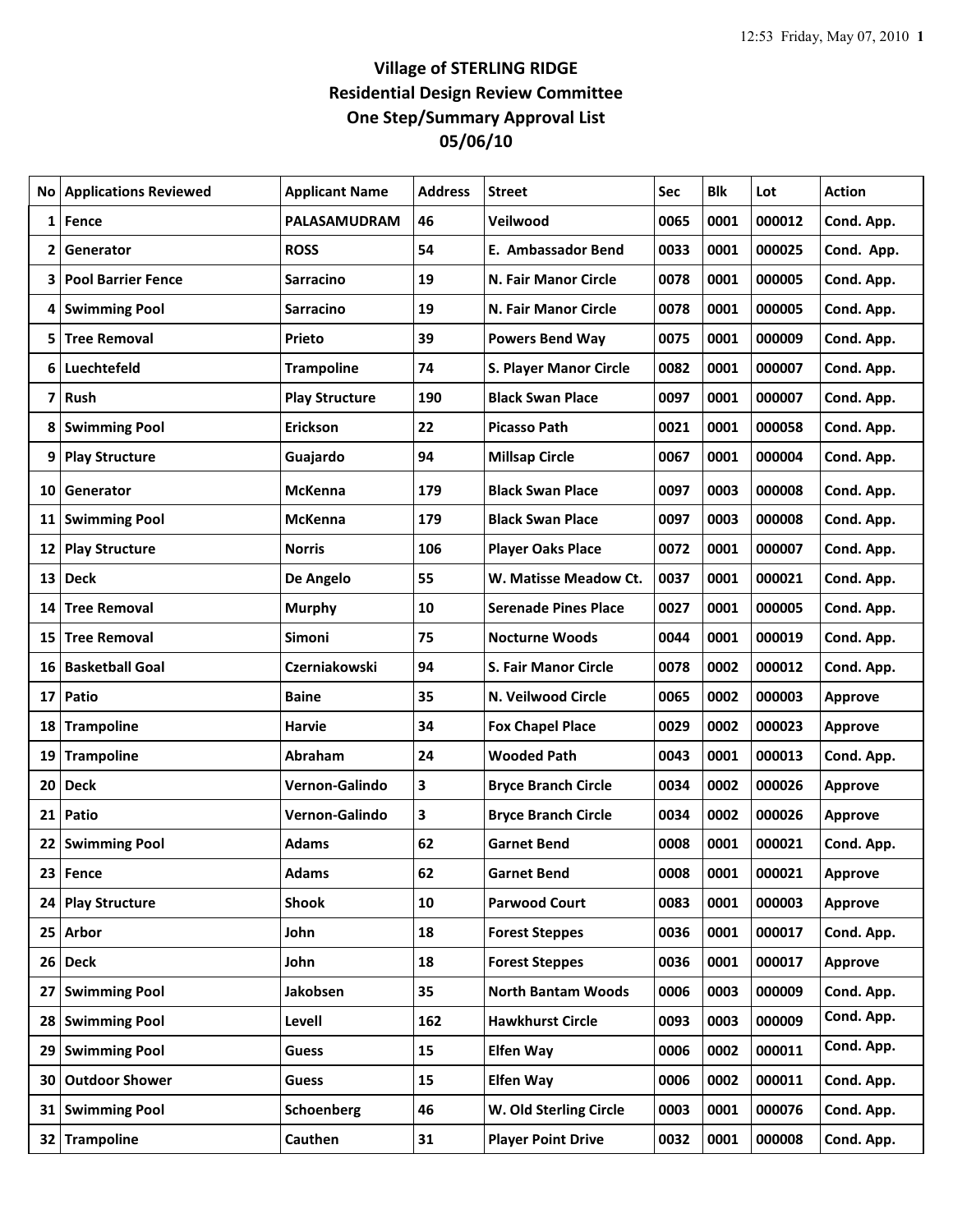## **Village of STERLING RIDGE Residential Design Review Committee One Step/Summary Approval List 05/06/10**

| 33              | <b>Trampoline</b>     | Galatas        | 14  | <b>Players Trail</b>        | 0032 | 0001 | 000026 | <b>Approve</b> |
|-----------------|-----------------------|----------------|-----|-----------------------------|------|------|--------|----------------|
| 34              | <b>Tree Removal</b>   | Fong           | 74  | Panterra Way                | 0074 | 0001 | 000038 | <b>Approve</b> |
| 35              | <b>Trampoline</b>     | Dela Guardia   | 91  | <b>Gary Glen</b>            | 0023 | 0002 | 000001 | <b>Approve</b> |
| 36              | <b>Wood Deck</b>      | Taylor/Vo      | 11  | <b>Barker Ridge</b>         | 0086 | 0001 | 000006 | <b>Approve</b> |
| 37              | <b>Play Structure</b> | <b>Jackson</b> | 47  | E. Green Pastures Cir.      | 0043 | 0001 | 000042 | <b>Approve</b> |
| 38              | <b>Play Structure</b> | <b>Deischl</b> | 75  | <b>Benedict Canyon Loop</b> | 0060 | 0001 | 000019 | <b>Approve</b> |
| 39              | <b>Summer Kitchen</b> | <b>Beitler</b> | 30  | <b>East Shale Creek Ct.</b> | 0020 | 0002 | 000006 | Cond. App.     |
| 40              | <b>Trampoline</b>     | Lombardo       | 44  | <b>Acrewoods Place</b>      | 0043 | 0002 | 000002 | Cond. App.     |
| 41              | <b>Fireplace</b>      | Rhame          | 18  | <b>Pine Lodge Place</b>     | 0018 | 0001 | 000045 | Cond. App.     |
| 42              | <b>Fountain</b>       | Rhame          | 18  | <b>Pine Lodge Place</b>     | 0018 | 0001 | 000045 | Cond. App.     |
|                 | 43 Paving             | <b>Rhame</b>   | 18  | <b>Pine Lodge Place</b>     | 0018 | 0001 | 000045 | <b>Approve</b> |
| 44              | <b>Swimming Pool</b>  | <b>Agrella</b> | 23  | N. Fair manor Circle        | 0078 | 0001 | 000006 | Cond. App.     |
| 45              | Fence                 | Sanderson      | 30  | <b>S. Pentenwell Circle</b> | 0015 | 0002 | 000004 | Approve        |
| 46              | <b>Swimming Pool</b>  | <b>Micklos</b> | 54  | S. Bardsbrook Circle        | 0054 | 0001 | 000001 | Cond. App.     |
| 47              | <b>Swimming Pool</b>  | Jablonski      | 6   | <b>Player Oaks</b>          | 0072 | 0001 | 000030 | Cond. App.     |
| 48              | <b>Pool Barrier</b>   | Jablonski      | 6   | <b>Player Oaks</b>          | 0072 | 0001 | 000030 | Cond. App.     |
| 49              | Arbor                 | <b>Micklos</b> | 54  | S. Bardsbrook Circle        | 0054 | 0001 | 000001 | Cond. App.     |
| 50              | Fence                 | Kulkarni       | 79  | <b>S. Fair Manor Circle</b> | 0078 | 0001 | 000020 | Cond. App.     |
| 51              | <b>Trampoline</b>     | <b>Starcke</b> | 83  | S. Player Manor Circle      | 0082 | 0002 | 000005 | Approve        |
| 52              | Arbor                 | Foder          | 3   | <b>Pascale Creek Place</b>  | 0021 | 0001 | 000105 | Cond. App.     |
| 53              | <b>Play Structure</b> | <b>Kiscoe</b>  | 35  | N Player Manor Circle       | 0082 | 0002 | 000009 | Cond. App.     |
| 54 <sup>1</sup> | <b>Paving</b>         | Lasserre       | 95  | N. Hawkhurst                | 0093 | 0002 | 000009 | <b>Approve</b> |
| 55              | Arbor                 | Lasserre       | 95  | N. Hawkhurst                | 0093 | 0002 | 000009 | Cond. App.     |
|                 | 56 Exterior Lighting  | <b>Keller</b>  | 48  | Acrewoods Pl                | 0043 | 0002 | 000001 | <b>Approve</b> |
|                 | 57 Swimming Pool      | Gell           | 102 | <b>S. Fair Manor Circle</b> | 0078 | 0002 | 000013 | Cond. App.     |
|                 | 58 Patio              | Hill           | 51  | <b>Barley Hall</b>          | 0009 | 0003 | 000014 | Approve        |
|                 | 59 Tree Removal       | Dill           | 126 | N. Almondell Circle         | 0092 | 0004 | 000010 | Approve        |
|                 | 60 Playhouse          | <b>Micklos</b> | 54  | <b>Bardsbrook Circle</b>    | 0054 | 0001 | 000001 | <b>Approve</b> |
|                 | 61 Trampoline         | <b>Rhodes</b>  | 7   | <b>Montfair</b>             | 0068 | 0004 | 000012 | Approve        |
|                 | 62 Patio              | Preschler      | 46  | Panterra Way                | 0074 | 0001 | 000045 | Approve        |
|                 | 63 Patio              | Petersen       | 31  | <b>Desert Rose Place</b>    | 0020 | 0001 | 000022 | <b>Approve</b> |
| 64 I            | Fence                 | Petersen       | 31  | <b>Desert Rose Place</b>    | 0020 | 0001 | 000022 | Approve        |
|                 |                       |                |     |                             |      |      |        |                |